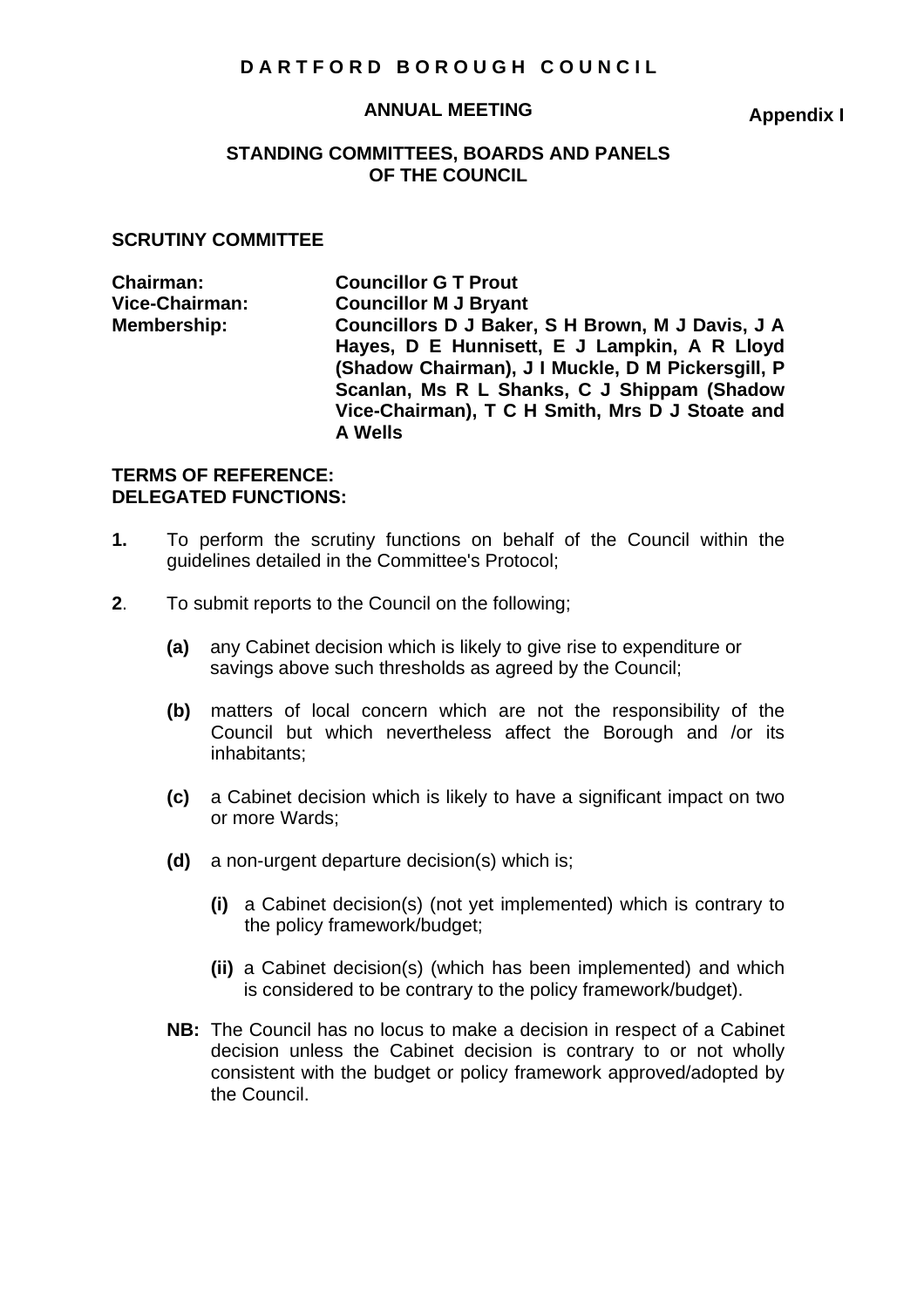# **DARTFORD BOROUGH COUNCIL**

## **ANNUAL MEETING**

- **3**. To appoint in accordance with Standing Order 58(4) such sub committee(s) as the Committee considers appropriate to fulfil the scrutiny functions of the Committee.
- **4**. To hold the Cabinet to account for the discharge of its executive functions by scrutinising decisions proposed and/or action to be taken in accordance with the Call-in mechanism detailed in the Committee's Protocol.
- **5**. To hold the Cabinet to account for the discharge of its executive functions by scrutinising decisions after implementation i.e. post decision scrutiny, in accordance with the Committee's Protocol for the following purposes only:
	- **(a)** to seek more understanding of the decision and its implications;
	- **(b)** to question the soundness of the decision;
	- **(c)** to identify the need for Council policies to guide delegated decisions;
	- **(d)** to examine the effect and outcomes of the decision e.g. enquire into grants awarded by the Cabinet to voluntary organisations in the Borough to see how effectively expenditure has been targeted;
	- **(e)** to make recommendations, including proposals for changes to policies or practices, to the Cabinet.

**NB:** A decision(s) may only be scrutinised once.

- **6**. To scrutinise the discharge of any other functions of the Council in accordance with the mechanism(s) detailed in the Committee's Protocol.
- **7**. To report to the Cabinet and/or the Council in accordance with the Committee's Protocol on matters of local concern.
- **8**. To seek comments from other Committees/Boards in order to obtain a balanced view of the effects of Council policy and Cabinet decisions.
- **9**. Where appropriate, and as part of the community consultation process, to seek input from Councillors (including Members of the Cabinet), Officers, Tenants Participation Compact, other interested stakeholders and organisations and by drawing on the knowledge of constituents' views.
- **10.** To receive finalised documents relating to a key decision(s) in the Cabinet's forward plan.
- **11**. To review Cabinet forward plans with a view to deciding which, if any, of the forthcoming Cabinet decisions the Committee wishes to enquire into.
- **12**. To report annually to the Council on the work of the Committee.